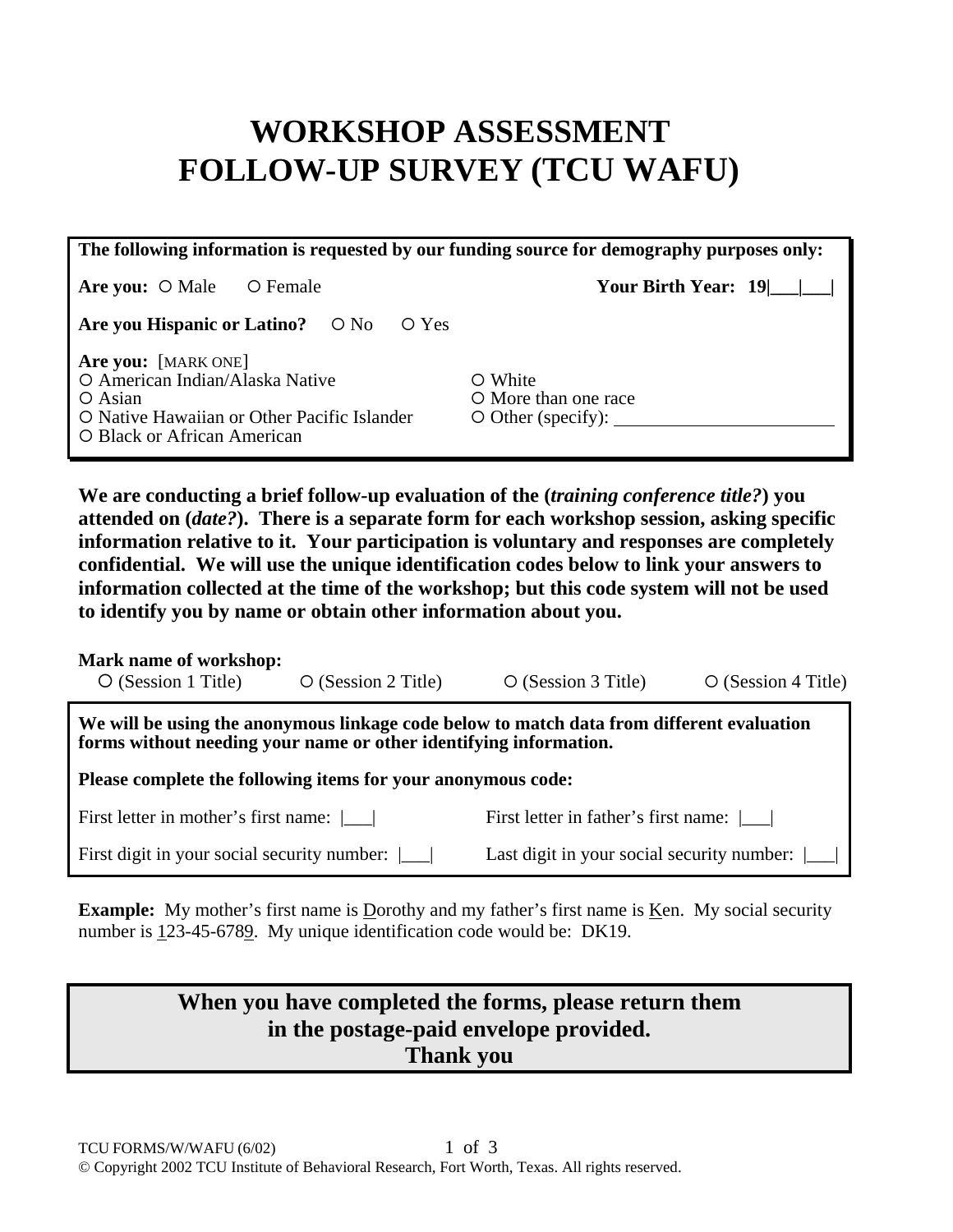### **Conference Overview**

*PLEASE FILL IN THE CIRCLE THAT SHOWS YOUR ANSWER TO EACH ITEM.* 

|                                                                                                          | Not at<br>All | $\boldsymbol{A}$ | Little Some | $\boldsymbol{A}$<br>Lot | <b>Very</b><br><b>Much</b> |
|----------------------------------------------------------------------------------------------------------|---------------|------------------|-------------|-------------------------|----------------------------|
|                                                                                                          | (I)           | (2)              | (3)         | (4)                     | (5)                        |
| 1. Recent program or client problems influenced                                                          |               | $\circ$          | O           | O                       | O                          |
|                                                                                                          |               | O                | O           | O                       | O                          |
| 3. Pre-workshop descriptions you saw of the training sessions                                            |               | $\circ$          | O           | O                       | O                          |
| 4. The opportunity to receive feedback on pre-conference<br>surveys completed by your program influenced |               | $\circ$          | O           | $\circ$                 | O                          |
| 5. Personal contacts with staff from the sponsoring organization                                         |               | $\circ$          | O           | O                       | $\circ$                    |
| 6. The workshops you attended have been helpful in the months                                            |               | O                | O           | O                       | O                          |
| 7. How useful were each of the following Conference features –                                           |               |                  |             |                         |                            |
| a. Provision of CEU credits for workshop participation  O                                                |               | O                | O           | $\circ$                 | $\circ$                    |
| b. Plenary presentation on the "TCU Treatment"                                                           |               | O                | O           | O                       | $\circ$                    |
| $\mathbf{c}$ .                                                                                           |               | O                | O           | O                       | O                          |
| d.                                                                                                       |               | O                | O           | O                       | $\circ$                    |
|                                                                                                          |               | O                | O           | O                       | O                          |
| f.                                                                                                       |               | O                | O           | $\circ$                 | O                          |
| g. Counselor-friendly manuals with step-by-step                                                          |               | O                | O           | O                       | O                          |
| h. Hands-on practice of activities/exercises to use                                                      |               | O                | O           | O                       | $\circ$                    |
| i. Opportunities to have personal access to the instructors  O                                           |               | O                | $\circ$     | O                       | O                          |
| 8. How could this conference have been improved?                                                         |               |                  |             |                         |                            |